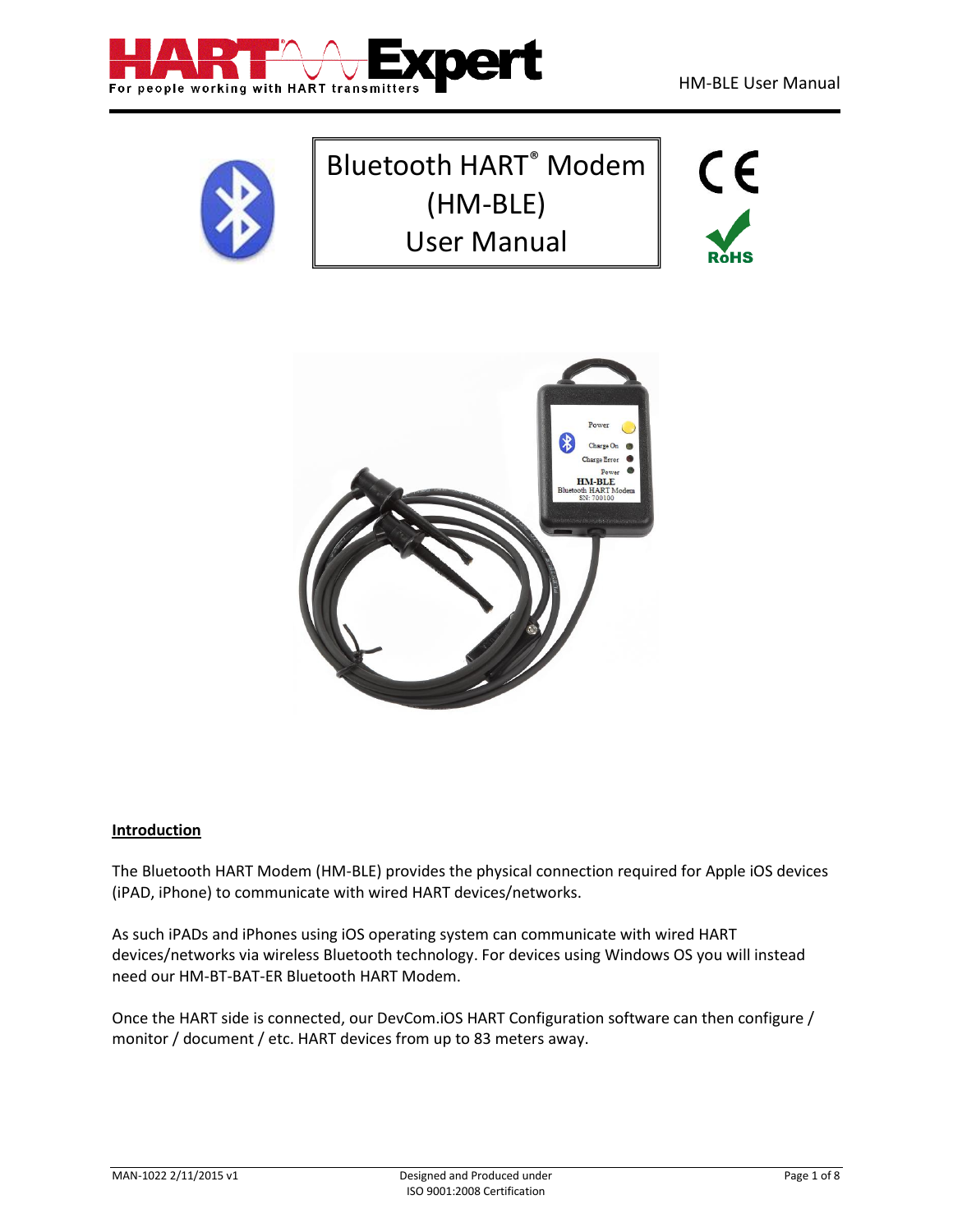



# Contents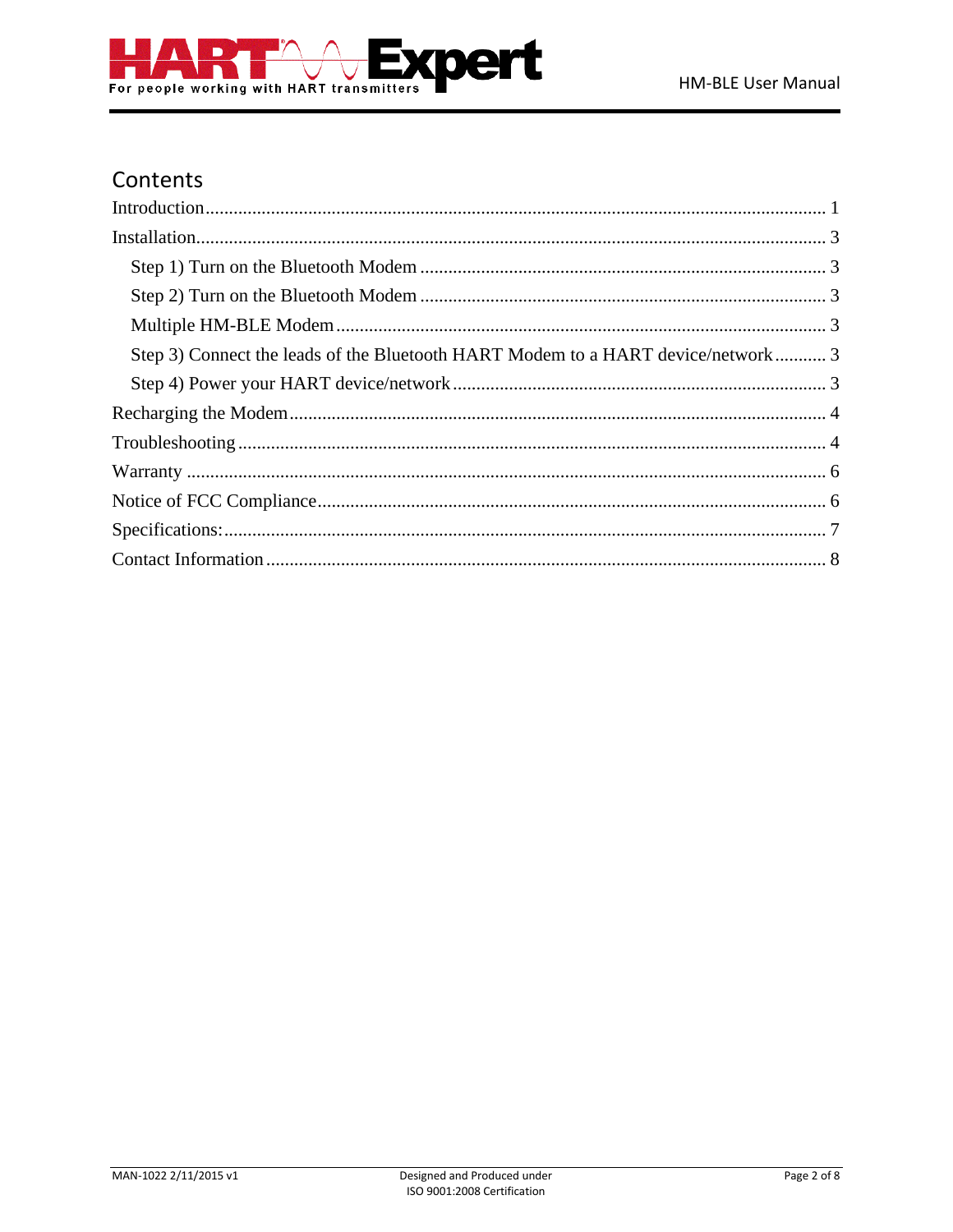

# <span id="page-2-0"></span>**Installation**

# <span id="page-2-1"></span>**Step 1) Turn on the HM-BLE Bluetooth HART Modem**

Press the power button on the Bluetooth HART Modem, the green "Power" LED will illuminate if there is sufficient charge in the battery. If the "Power" LED does not illuminate, see the section on recharging the modem. The modem does not need to be connected to the HART device/network at this stage.

# <span id="page-2-2"></span>**Step 2) Open the DevCom.iOS app**

Launch the DevCom.iOS App on your iPAD/iPhone. The App will scan for available HM-BLE Bluetooth HART Modems, simply select the desired modem in the list. The scan name is "HART BLE Modem".

### <span id="page-2-3"></span>**Multiple HM-BLE Modems**

When several modems are in the same area, it may require trial and error to determine which modem is connected to the desired HART network, alternatively you can turn off the other modems so only the powered modem is visible.

# <span id="page-2-4"></span>**Step 3) Connect the leads of the Bluetooth HART Modem to a HART device/network**

The modem can be connected in one of two ways: across the loop load resistor  $(A - B)$  or across the HART transmitter terminals  $(C - D)$ . See the relevant Figure 1a, 1b or 1c below.



Figure 1a. Loop Powered HART Transmitter Connection



Figure 1c. Multi-drop HART Transmitter Connection

# <span id="page-2-5"></span>**Step 4) Power your HART device/network**

No external power sources are required for the HART Modem (HM-BLE) as it is powered from its internal rechargeable Li-ion battery. As shown in Figures 1a, 1b and 1c (above) the HART device should be powered as per the manufacturer's instructions.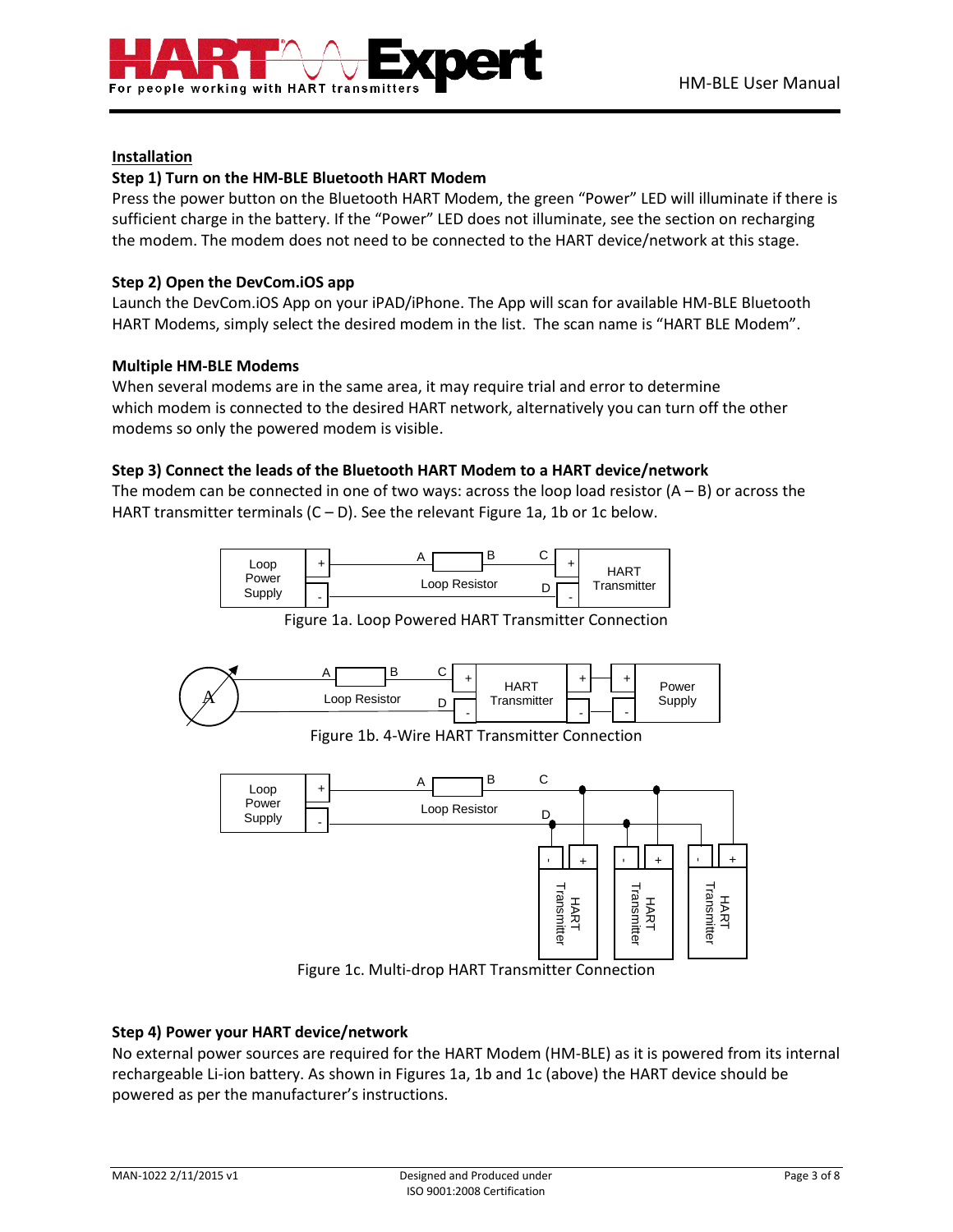

# <span id="page-3-0"></span>**Recharging the Modem**

The modem uses a built in rechargeable Lithium Ion battery. When needed it can be recharged by connecting the modem to a powered USB port using a micro USB to USB cable (one is included for you). The time it takes to recharge will depend on the maximum power output of the USB port it is connected to, however approximately 1 hour is typical.

While actively charging the "Charge On" LED will illuminate, when completely charged the LED will turn off. When the battery is almost full the "Charge On" LED may blink. If the "Charge Error" LED illuminates, disconnect the Bluetooth modem and allow it to cool down. The normal cause for "Charge Error" is an excessively hot battery. If when you connect the modem the "Charge On" led blinks once and then stays off, your modem is already fully charged.

Rechargeable Lithium Ion batteries are very reliable so long as they are not abused. They maintain charge very well, after 1 year of storage they typically have 75% of the charge remaining. Hence you can use and recharge them without worries associated with many other battery technologies, e.g. Lithium Ion batteries do not suffer from battery memory. As an engineer you may be interested in how to optimise battery life/performance, if so all the normal recommendations for lithium batteries (Li-Ion, Li-Po) apply:

- 1) Do not expose to flames or excessive heat (>85 deg.c)
- 2) Do not charge by any method other than that described above
- 3) Lithium Batteries do not have a "memory" therefore they can be partially used and partially charged at any time, in fact they prefer partial charge/discharge. Unlike NiCad batteries, you do not need to fully discharge and then fully charge Lithium based rechargeables. **Lithium batteries have a longer life if you only partially discharge them.**
- 4) Do not leave Lithium batteries permanently plugged in on a trickle or standby charge. Once they are charged disconnect them from the power source.
- 5) Store away from heat sources. A cool room (10 20 deg.c) is ideal, but do not store Lithium batteries at fridge or freezer temperatures!
- 6) Do not leave lithium batteries fully discharged for long periods of time (weeks/months). If they are fully discharged they should be recharged as soon as possible.

#### <span id="page-3-1"></span>**Troubleshooting**

#### **Problem: Cannot not communicate**

Verify the following:

- 1. Loop power supply is on
- 2. Loop resistance is between 250 ohms and 1Kohms
- 3. Loop current is within HART limits
- 4. If multi drop configuration, all transmitters in loop have unique addresses
- 5. HM-BLE connections are across loop resistor or across transmitter terminals (see step 3)
- 6. HM-BLE Battery is charged
- 7. Modem power switch is on and "Power" LED is illuminated
- 8. Perform the "Discovery" procedure again (Step 2) and verify a connection can be made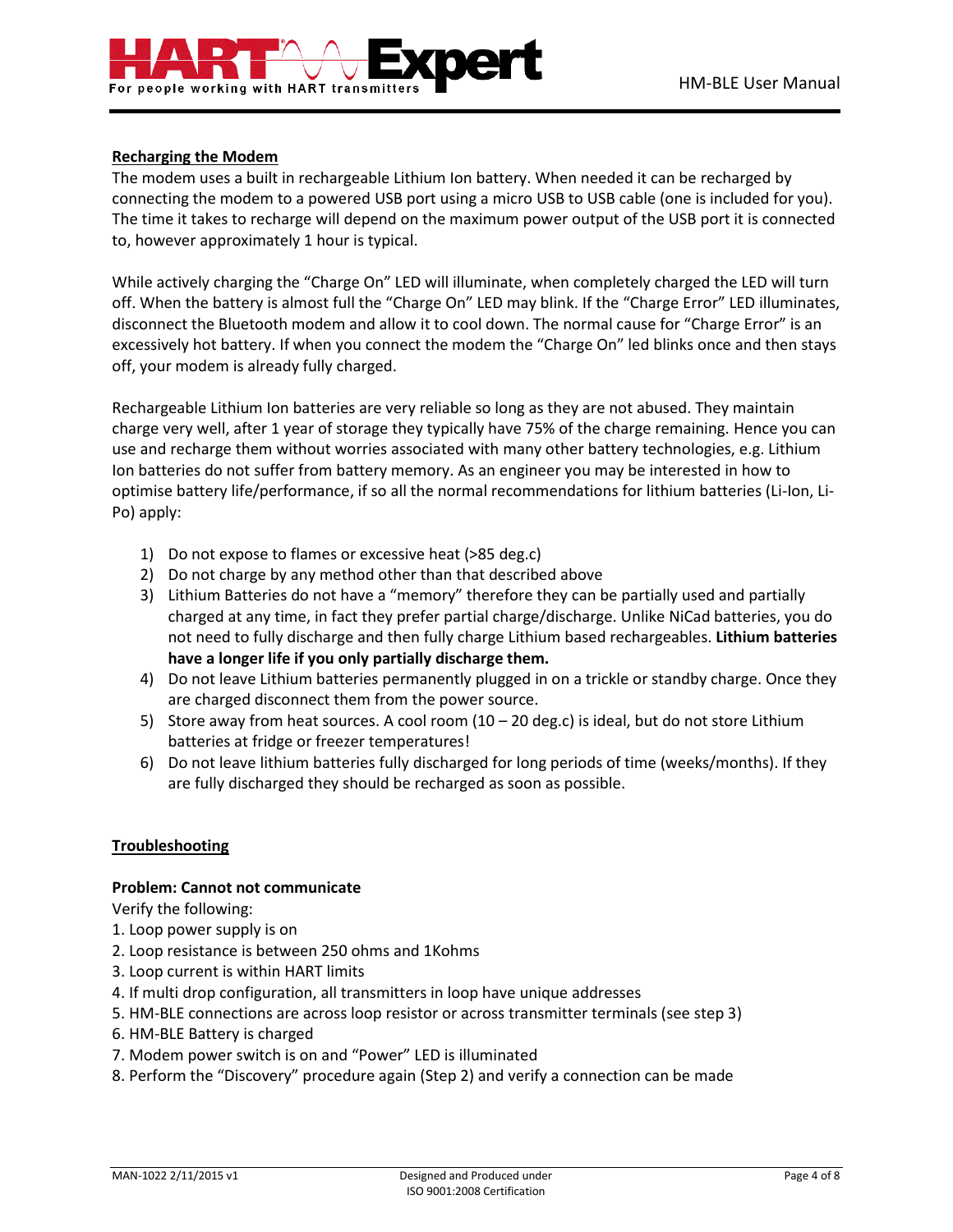# **Problem: Communication is unreliable**

Verify the following:

1. You are within radio range of the master transmitter, for Class 1 devices = 83 meters unobstructed, for Class 2 devices = 10 meters unobstructed. HM-BLE is a Class 1 Bluetooth device, check what class your iPAD / iPhone is. For 83m both devices must be Class 1

- 2. Vary the orientation of the master transmitter or the HM-BLE to improve radio link strength
- 3. Battery is charged
- 4. HART connections made before power turned on

5. HART Transmitter is not in Burst mode. Communications can occur in Burst mode, but more retries will be necessary for success

6. In some applications, a connection can be lost, which looks like a communication lock-up.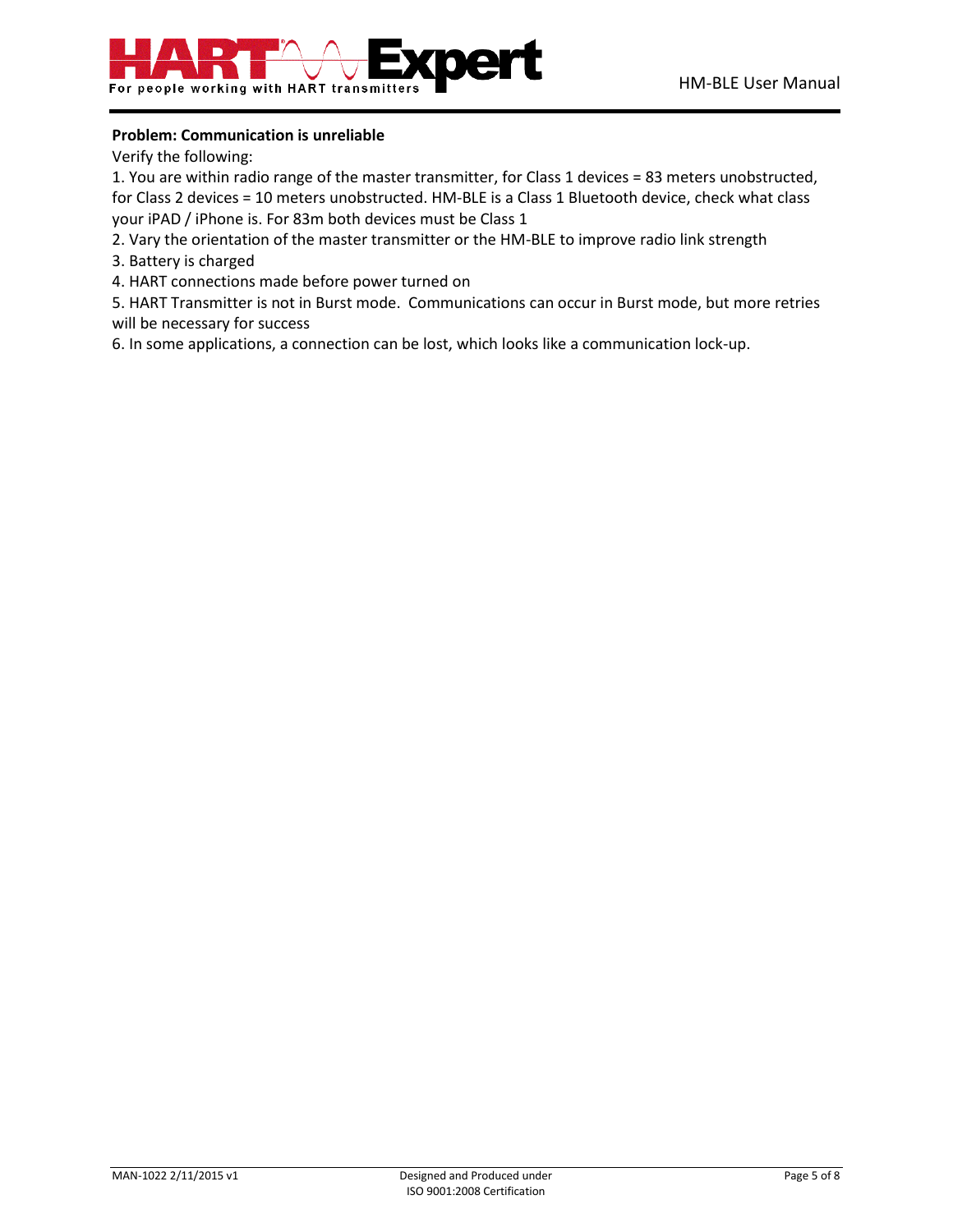

# <span id="page-5-0"></span>**Warranty**

The HM-BLE is warranted for 1 year for materials and workmanship. Contact HART Expert Ltd (UK) or ProComSol Ltd (USA) if having trouble. In the unlikely event that you will need to return a modem for a repair/replacement, an RMA (Return Material Authorization) number from HART Expert or ProComSol is required before returning the item.

# <span id="page-5-1"></span>**Notice of FCC Compliance**

This product contains a radio module that has been tested and found to comply with the FCC Part15 Rules. These limits are designed to provide reasonable protection against harmful interference in approved installations. This equipment generates, uses, and can radiate radio frequency energy and, if not installed and used in accordance the instructions, may cause harmful interference to radio communications. However, there is no guarantee that interference will not occur in a particular installation. This device complies with part 15 of the FCC Rules. Operation is subject to the following two conditions: (1) This device may not cause harmful interference, and (2) this device must accept any interference received, including interference that may cause undesired operation. Modifications or changes to this equipment not expressly approved by ProComSol, Ltd may void the user's authority to operate this equipment.

Contains Transmitter Module FCC ID: ZAT26M1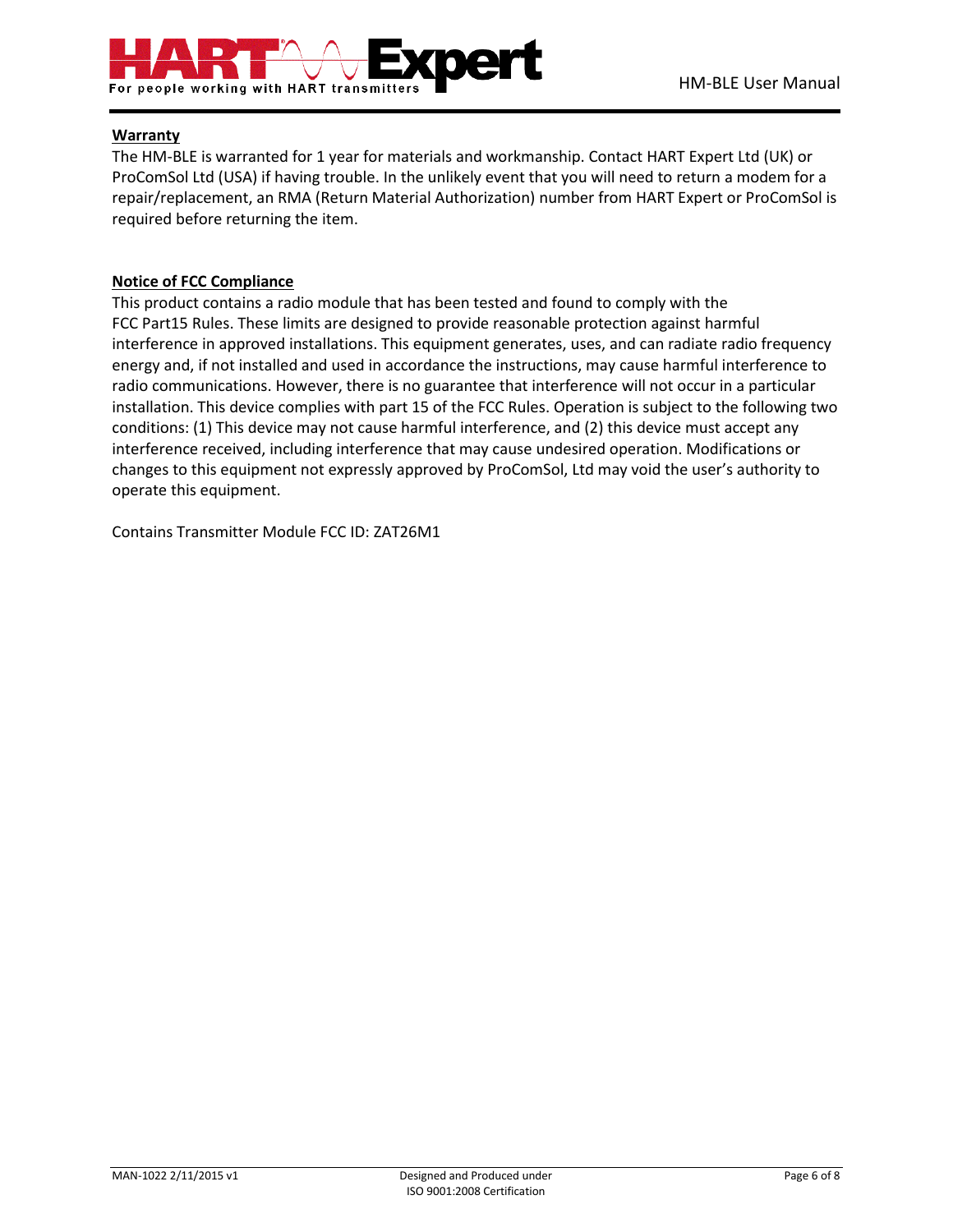# <span id="page-6-0"></span>**Specifications:**

| <b>Enclosure &amp; Cables</b> |                                                                 |
|-------------------------------|-----------------------------------------------------------------|
| Material                      | High strength ABS Plastic                                       |
| <b>Dimensions</b>             | 50mm x 70mm x 20mm                                              |
| <b>Total Unit Weight</b>      | 170 g                                                           |
| <b>HART Cable Length</b>      | 1.2 <sub>m</sub>                                                |
| <b>HART Cable Connectors</b>  | Mini-Grabber                                                    |
|                               |                                                                 |
| <b>HART</b>                   |                                                                 |
| Interface                     | Capacitive coupling                                             |
| Output                        | 600 mVpp                                                        |
| Leakage                       | < 10 uA                                                         |
| Connections                   | Across loop resistor or HART field device                       |
| <b>Specifications</b>         | HART 4, HART 5, HART 6, HART 7, Physical Layer Spec HCF SPEC-54 |
|                               |                                                                 |

# **Computer/Tablet/Smart-Phone**

| <b>Operating System</b> | Apple iOS (iPAD, iPhone) is supported. For Windows devices you instead |
|-------------------------|------------------------------------------------------------------------|
|                         | need to use our HM-BT-BAT-ER Bluetooth HART Modem.                     |
| <b>Bluetooth</b>        | Bluetooth v4 compatible                                                |
| <b>Class</b>            | Class 1 (up to 83.8 meters), or Class 2 (up to 10 meters)*             |

\* To be able to achieve the full Bluetooth range (83m) your iPAD / iPhone must also be Class 1 (most are). If it is a Class 2 Bluetooth device the range will be up to 10m.

| <b>Battery</b>               |                                                                |
|------------------------------|----------------------------------------------------------------|
| Type                         | Rechargeable Li-Ion                                            |
| Life                         | 19 hours continuous use (perfect conditions), 14 hours typical |
| <b>Environmental</b>         |                                                                |
| <b>Operating Temperature</b> | 0 deg.C to 50 deg.C                                            |
| Storage Temperature          | $-40$ deg.C to 85 deg.C                                        |
| Humidity                     | 0% to 99% (non-condensing)                                     |
| <b>Compliances</b>           |                                                                |
| <b>CE Certification</b>      | EN 61326 (EMC), Directive 2011/65/EU (RoHS)                    |